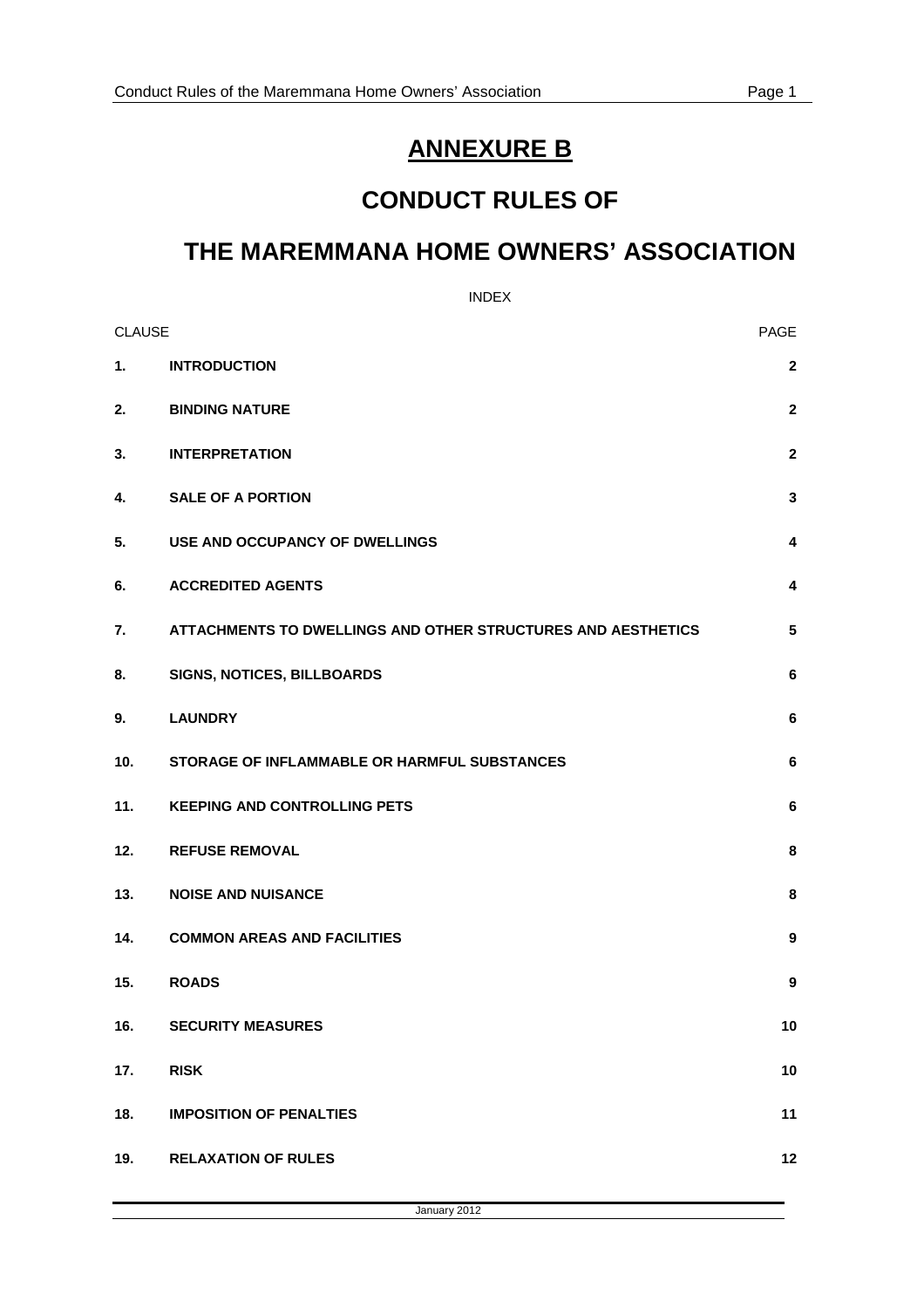## **1. INTRODUCTION**

The Maremmana development has been designed to provide a gracious, secure and high quality country lifestyle for all its members and residents, ensuring that the environment is protected from degradation and that flora and fauna species are conserved. Happy and harmonious community living is achieved when members and residents enjoy their property and the common areas in a co-operative, considerate and responsible manner, allowing other residents to likewise enjoy their property and the common areas. To protect and enhance this lifestyle, Conduct Rules have been established in terms of clause 14 of the Constitution of the Maremmana Home Owners Association.

## **2. BINDING NATURE**

- 2.1 These rules and the duties of a member in relation to the use and occupation of his property and the common areas shall be binding on all members and residents. It shall be the duty of a member to ensure compliance with these rules by the members of his household, and by his visitors, guests and employees and by the lessee or occupant of his property and the members of their household, and their visitors, guests and employees.
- 2.2 If any person referred to in rule 2.1 above causes damage to the common areas, the member concerned shall be liable to the Association for the damages caused.
- 2.3 The members may amend these rules from time to time by special resolution in accordance with the provisions of the Constitution.
- 2.4 In all instances where these rules provide for consent by the trustee committee for any act, such consent may be summarily withdrawn if any condition imposed therewith is not complied with.
- 2.5 In the event of annoyances or complaints, the parties involved should attempt to settle the issues between themselves, exercising tolerance and consideration. Where matters cannot be resolved it should be brought to the attention of the trustee committee.

## **3. INTERPRETATION**

- 3.1 In the interpretation of these rules, unless the context otherwise indicates:
	- 3.1.1 "**employee**" shall mean the employee, worker, contractor or domestic worker engaged by a member or resident;
	- 31.2 "**property**" shall mean the portion and the exclusive use area of the member as defined in the Constitution, including the dwelling, buildings and improvements as constructed on the portion;
	- 3.1.3 "**these rules**" shall mean the Conduct Rules;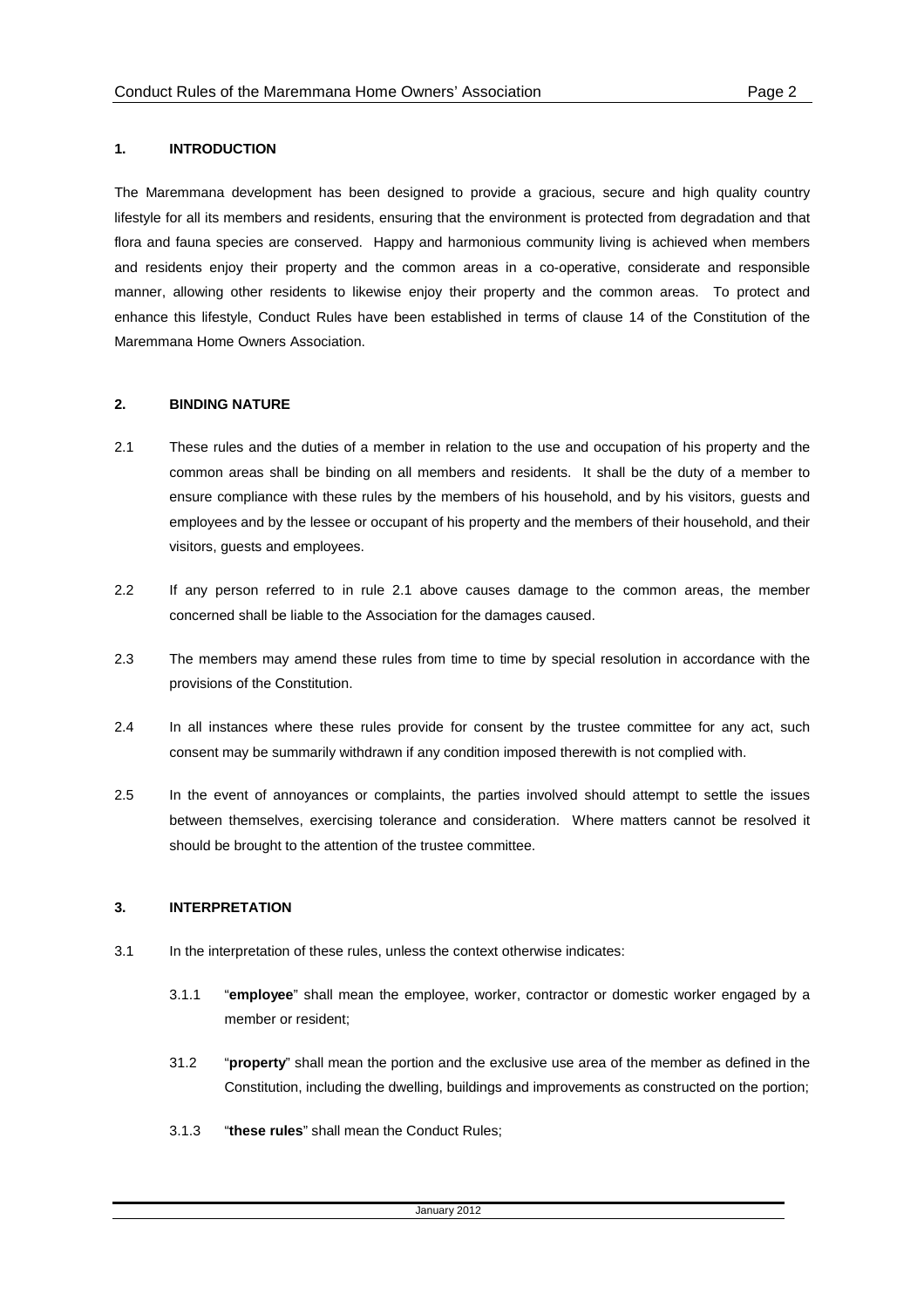- 
- 3.1.4 words and expressions used herein and in the Constitution of the Maremmana Home Owners Association shall have the meaning assigned to it in the Constitution; and
- 3.1.5 words importing the singular shall include the plural, and vice versa, and words importing the masculine gender shall include the feminine and neuter genders, and vice versa, and words importing persons shall include partnerships, trusts and bodies corporate, and vice versa.
- 3.2 The rule headings are for convenient reference and shall be disregarded in construing these rules.
- 3.3 A notice in terms of these rules shall be in writing and shall be given by the trustee committee to the member or resident (where applicable), either personally or by post in a prepaid registered letter properly addressed to the member at his domicilium citandi et executandi or to the resident (where applicable) at the street address of his property. Any notice by post shall be deemed to have been given at the time when the letter containing the same was posted, and in proving the giving of the notice by post, it shall be sufficient to prove that the letter, containing the notice, was properly addressed and posted. Notwithstanding the aforementioned, it shall be competent to give any notice to a member or resident (where applicable) by e-mail or telefax where the member or resident (where applicable) has advised the trustee committee in writing of his e-mail address or telefax number. Notice shall be deemed to have been properly given on the date of disposal thereof to the elected e-mail address or telefax number of the member or resident (where applicable).
- 3.4 When any number of days is prescribed in these rules, and the exact reckoning of these days are not prescribed, then the number of days shall be reckoned exclusively of the first and inclusively of the last day, unless the last day falls on a Saturday, Sunday or a proclaimed public holiday in the Republic of South Africa, in which event the last day shall be the next succeeding day which is not a Saturday, Sunday or proclaimed public holiday.

## **4. SALE OF A PORTION**

- 4.1 A member who wishes to sell or alienate his portion shall apply for the written consent of the Association.
- 4.2 The member shall ensure that his sale agreement includes provisions in terms of which:
	- 4.2.1 The purchaser agrees to become a member of the Association upon registration of transfer of the portion into the purchaser's name;
	- 4.2.2 The purchaser agrees to be bound by the provisions of the Constitution, the Conduct Rules, the Architectural & Urban Design Controls and the Building Contractor's Code of Conduct Agreement (if applicable); and
	- 4.2.3 The alienation and transfer of the portion without the written consent of the Association is prohibited.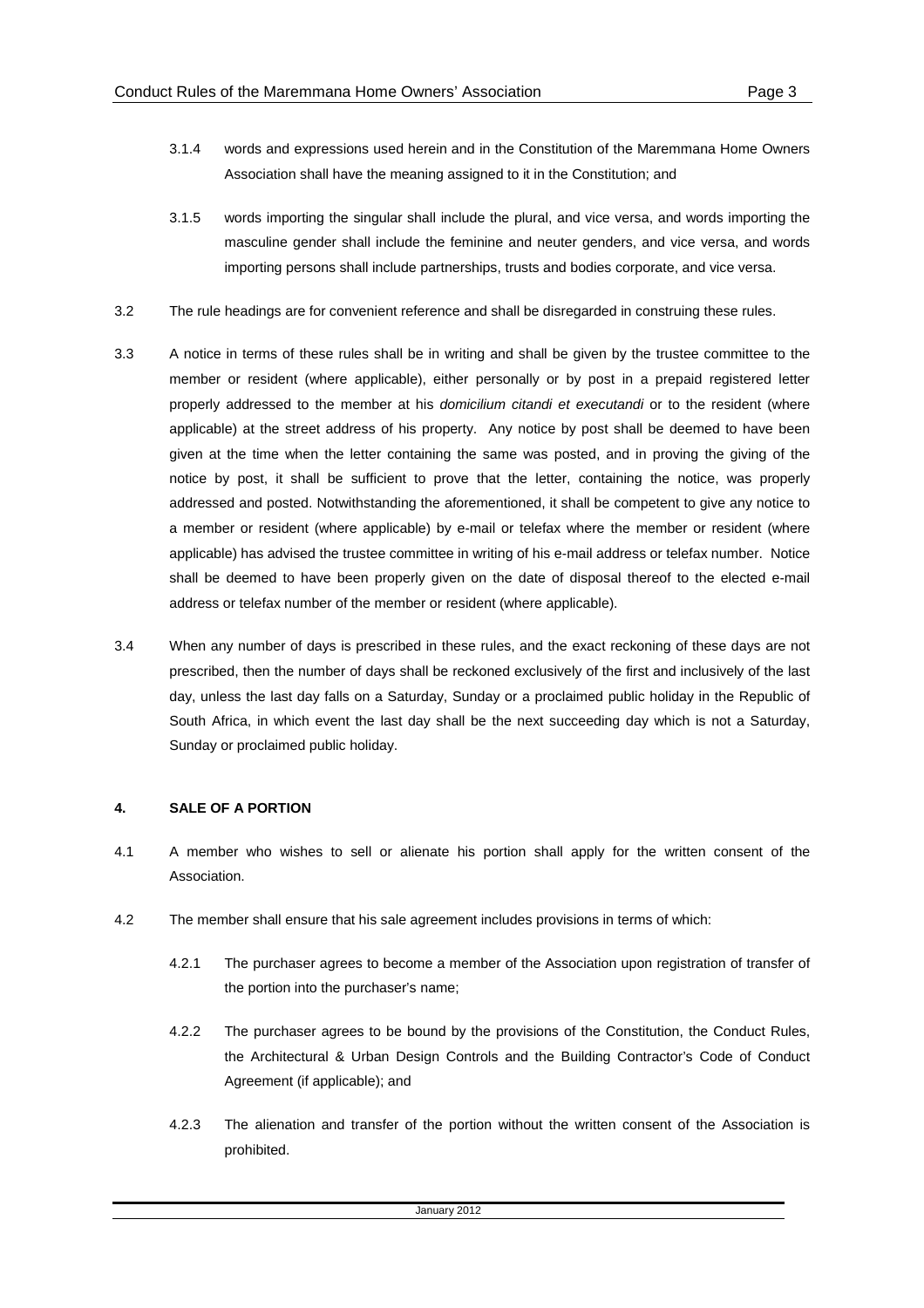- 
- 4.3 The trustee committee may from time to time prescribe further clauses, which a member shall be obliged to include in his sale agreement.
- 4.4 The member shall furnish the purchaser of his portion with copies of the Constitution, the Conduct Rules, the Architectural & Urban Design Controls and the Building Contractor's Code of Conduct Agreement.

## **5. USE AND OCCUPANCY OF DWELLINGS**

- 5.1 The use of a dwelling shall be governed by the local council town planning scheme and the scheme regulations in force from time to time.
- 5.2 Dwellings may only be used for residential purposes and no person may conduct a business, including a guesthouse, bed-and breakfast establishment or any other form of accommodation facility or practice a trade from his dwelling.
- 5.3 No member shall permit the number of residents who reside in his dwelling to exceed two (2) persons per bedroom of the dwelling.
- 5.4 All lessees of dwellings and other persons granted rights of occupancy by a member shall be obliged to comply with these rules, notwithstanding any provision to the contrary contained in, or the absence of provisions, in any lease or any grant of rights of occupancy.
- 5.5 The trustee committee may from time to time prescribe further clauses, which a member shall be obliged to include in his lease agreement.
- 5.6 Within fourteen (14) days after concluding a lease agreement or occupancy arrangement in respect of his property, the member shall furnish the trustee committee with the full names and surnames of the lessees or occupants of his dwelling, their contact details, and such further particulars as the trustee committee may prescribe from time to time.
- 5.7 The member shall furnish the lessee or occupant of his dwelling with a copy of the Conduct Rules.

## **6. ACCREDITED AGENTS**

- 6.1 A member shall manage the sale or lease of his property personally, or may appoint an accredited agent of the Association to do so.
- 6.2 In order for an agent to be approved by the trustee committee as an accredited agent of the Association, the agent shall apply to the trustee committee in writing and shall comply with the reasonable conditions prescribed from time to time by the trustee committee. If the agent complies with the conditions prescribed by the trustee committee, the trustee committee shall furnish him with written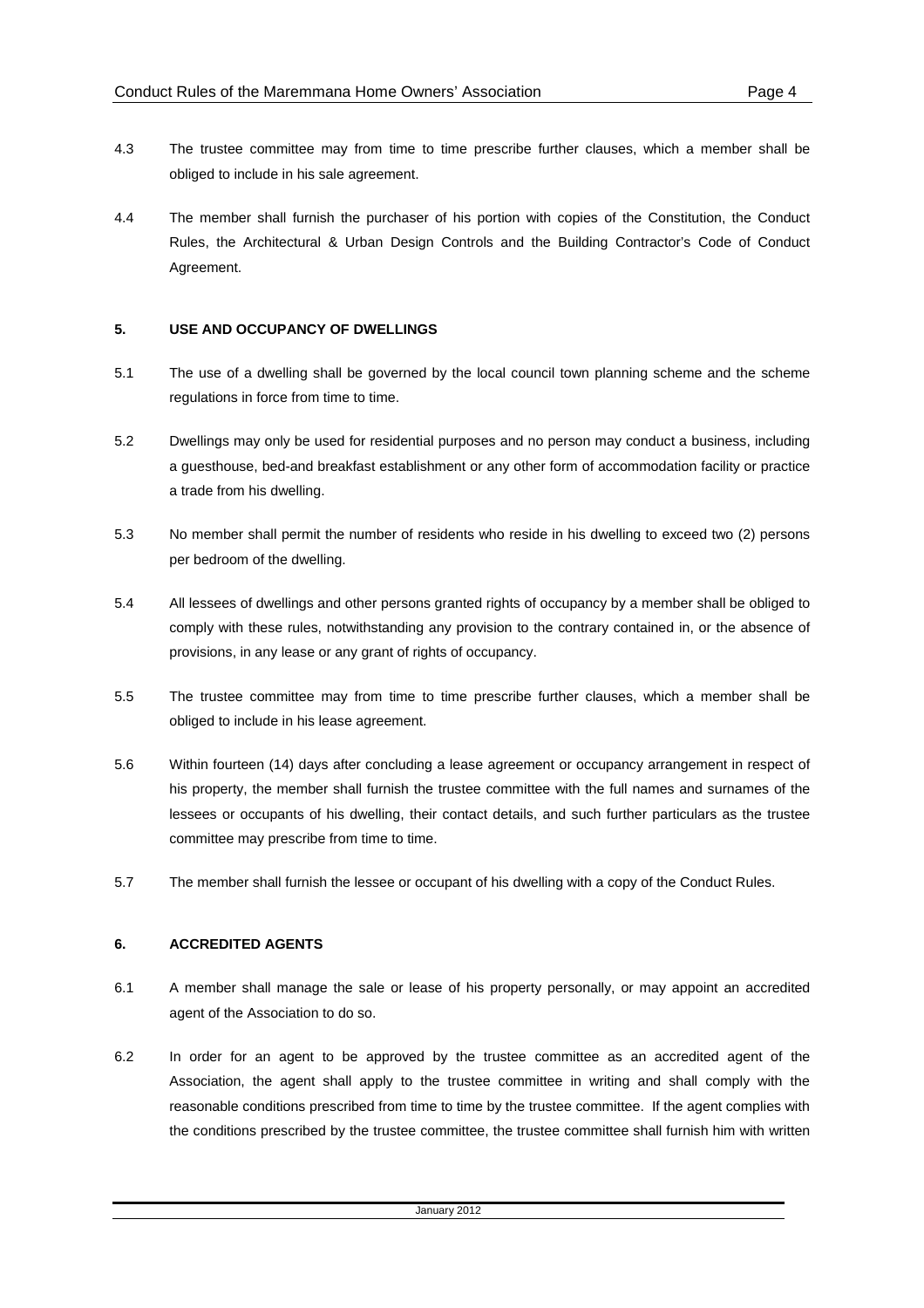approval of his accreditation. The accreditation shall be subject to such time limit and reasonable conditions as the trustee committee may prescribe from time to time.

- 6.3 Accredited agents may only operate in the development on a 'by appointment' basis, and must personally accompany a prospective buyer or lessee to the property.
- 6.4 The accredited agent shall comply with the provisions of these rules and any further conditions imposed from time to time by the trustee committee.

## **7. ATTACHMENTS TO DWELLINGS AND OTHER STRUCTURES AND AESTHETICS**

- 7.1 No member may place any attachment to his dwelling, including but not limited to a satellite dish, air conditioning unit or awning, without the written approval of the trustee committee. Members shall submit their requests to the trustee committee in writing. The trustee committee may require a description, drawing and/or plan as may be necessary to fully define the requests. The trustee committee may attach reasonable conditions to their approval.
- 7.2 No member may place any structure, including fencing on his portion, without the written approval of the trustee committee. Members shall submit their requests to the trustee committee in writing. The trustee committee may require a description, drawing and/or plan as may be necessary to fully define the requests. The intended structures, including children's play houses or jungle gyms in gardens must be in line with the style and amenity of the development. The trustee committee may attach reasonable conditions to their approval.
- 7.3 Notwithstanding rule 7.2 above,
	- 7.3.1 the erection of gazebos, free standing garden- or tool sheds and wendy houses are strictly prohibited;
	- 7.3.2 no flags, flagpoles or amateur radio masts may be erected on any portion; and
	- 7.3.3 the use of any kind of shade netting, other than on building sites is prohibited.
- 7.4 A member may install low wattage exterior and landscape lighting, provided he obtains the consent of the trustee committee in writing. All other exterior lights should be switched off during the night.
- 7.5 A member or resident shall not place or do anything to his dwelling or on his portion or exclusive use area, which in the discretion of the trustee committee is aesthetically displeasing or undesirable. In particular, veranda or garden furniture or any other external paraphernalia, decorations, decorative lights, drapes, bunting, umbrellas, which in the opinion of the trustee committee are aesthetically unpleasing or uncomplimentary to the general amenity and ambience of the development, may not be displayed to view in any part of the development.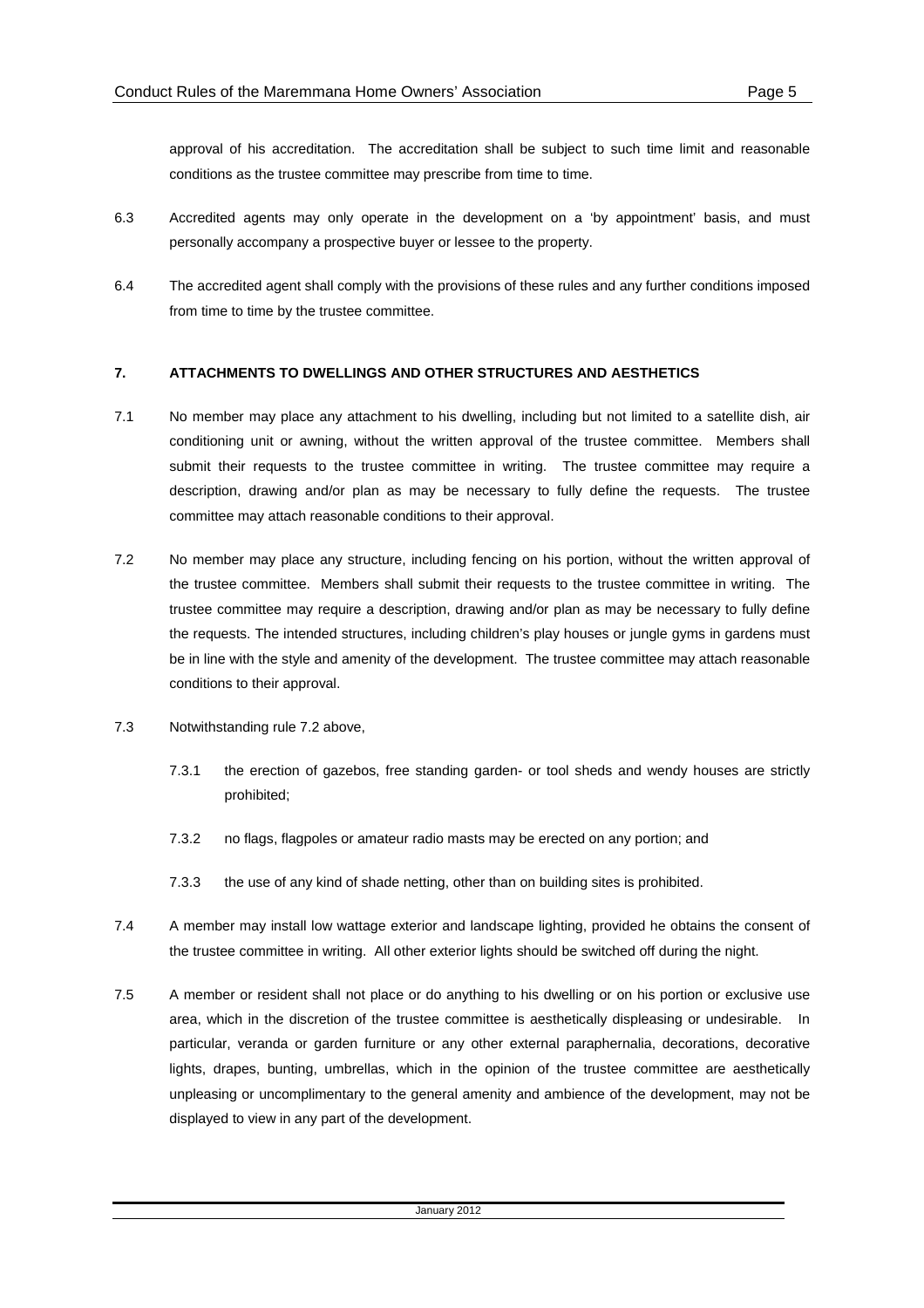- 7.6 A member may not pave any part of his portion, without the written approval of the trustee committee, and subject to the conditions imposed by the trustee committee.
- 7.7 If a member or resident contravenes the provisions of this rule, the trustee committee may request the member or resident to remove the attachment, structure or item. Should the member or resident fail to remove the attachment, structure or item and such failure persists for a period of thirty (30) days after written notice to remove given by the trustee committee, the trustee committee may effect the removal at the risk and expense of the member or resident.

### **8. SIGNS, NOTICES, BILLBOARDS**

- 8.1 Members or residents may not place any sign, notice, billboard or advertisement of whatsoever kind on any part of their property, so that it is visible from outside the boundary of the property, without the consent in writing of the trustee committee. Application for consent to display together with the reasons for wanting to do so must be directed to the trustee committee in writing
- 8.2 The trustee committee may remove any unauthorised signs, notices, billboards or advertisements at the risk and cost of the member or resident concerned.

#### **9. LAUNDRY**

- 9.1 Washing of garments, household linen or general washing of any nature may only be performed inside a dwelling. No washing may be done in any dam, pool or river.
- 9.2 Washing lines should be obscured from view of other residents and washed items may only be hung out to dry within a screened drying yard or designated drying area.

## **10. STORAGE OF INFLAMMABLE OR HARMFUL SUBSTANCES**

No member or resident may keep any inflammable, hazardous, dangerous or harmful substance or a substance, which contravenes the Environmental Management Plan or environmental impact assessment in in his dwelling or on his portion, provided that certain products or substances, such as lawnmower petrol mixtures, paint cleaning, solvents, fertilizers as reasonably required for domestic use may be kept in small quantities, not exceeding 10 litres.

## **11. KEEPING AND CONTROLLING PETS**

- 11.1 Members and residents may not keep any poisonous, exotic or other undomesticated or wild pets, poultry, pigeons, aviaries or livestock on their property.
- 11.2 Members or residents are entitled to keep certain domestic animals (pets) on their property, provided that the following provisions are adhered to: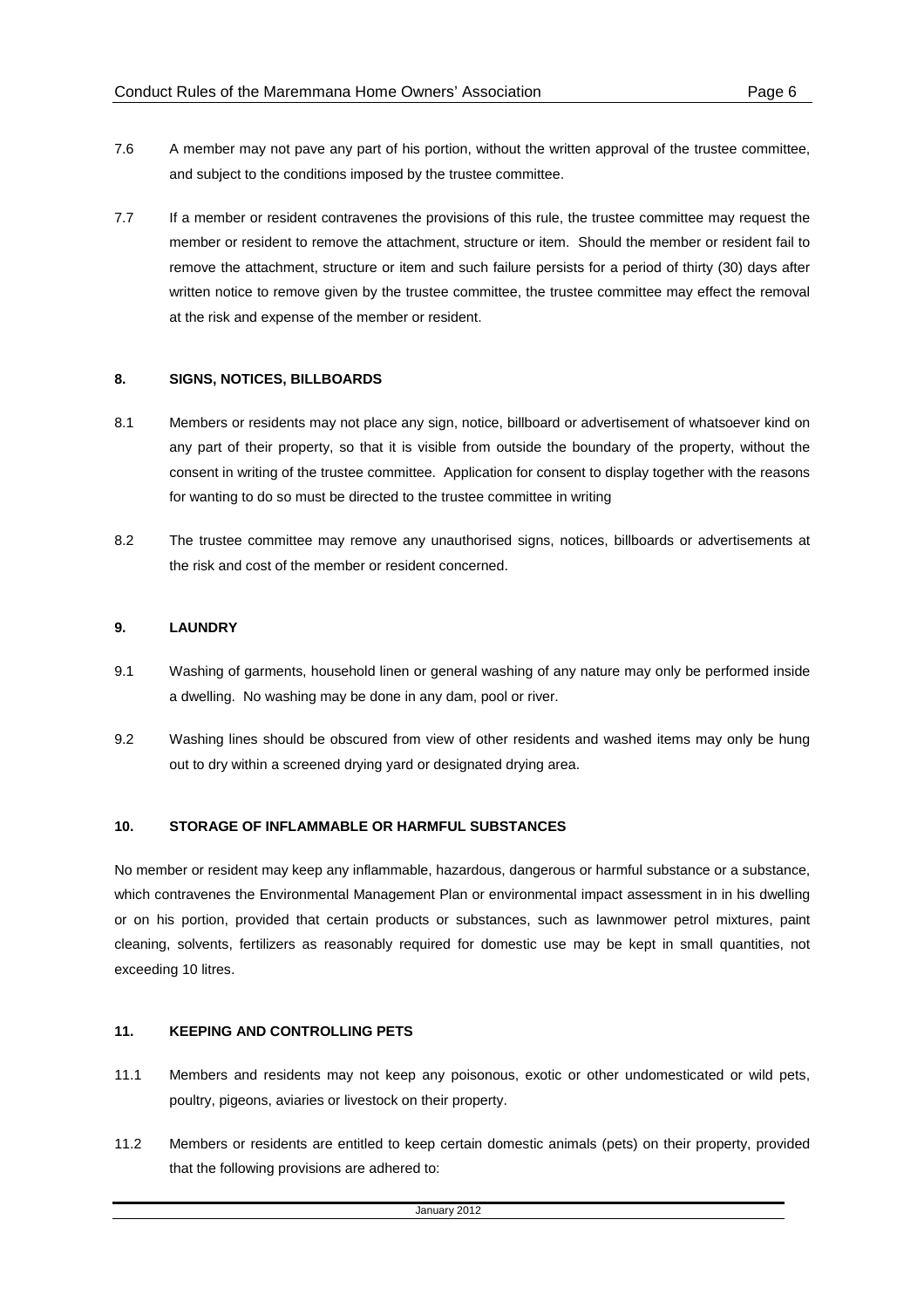- 11.2.1 Municipal or local authority bylaws relating to pets must be complied with.
- 11.2.2 Not more than four (4) pets may be kept on any one property.
- 11.2.3 A maximum of two (2) dogs and /or two (2) cats may be kept on a property, provided that:
	- 11.2.3.1 Each pet has been spayed or neutered and inoculated. Breeding of any domestic pets on the development shall not be allowed.
	- 11.2.3.2 Each pet is fitted with a collar that indicates the pet's name, its owner's name and telephone number.
	- 11.2.3.3 Pets should be kept in an adequately contained area within the member's property and are only allowed on the common areas if kept on a leash, under control of a responsible person.
	- 11.2.3.4 Pets may never run loose and roaming pets will be removed immediately and handed over to the SPCA or local pound at the risk and expense of the member or resident concerned.
	- 11.2.3.5 Pets should never be neglected and left to fend for themselves. Pets may not be left alone on a portion for an extended period of more than 24 hours, without being attended to. Where members or residents expect to be away for more than 24 hours, suitable arrangements in engaging a friend or house sitter must be made or the pets must be taken to a kennel.
	- 11.2.3.6 Defecation by pets on common areas or on the property of other residents must immediately be removed and suitably be discarded by the responsible resident. Residents should also regularly attend to the removal of any defecation by their own pets on their properties.
	- 11.2.3.7 Pets may not be allowed to cause a nuisance, disturbance or annoyance through continuous barking, yelping, squawking etc. Should any domestic animal cause a continual nuisance to any resident, the trustee committee may call on the resident to remove the animal. If the resident fails to do so, the trustee committee may proceed with proceedings to procure its removal from the development at the risk and expense of the resident concerned.
	- 11.2.3.8 Residents shall be responsible for any damage or injury to property, persons or other animals caused by their pets.
- 11.3 All pets must be registered with the trustee committee or managing agent, within 24 (twenty four) hours of being brought onto the development. Should the type of pet not be allowed or exceed the number of pets allowed in respect of the property, the pet will not be registered and the member or resident will be required to remove the pet from the development.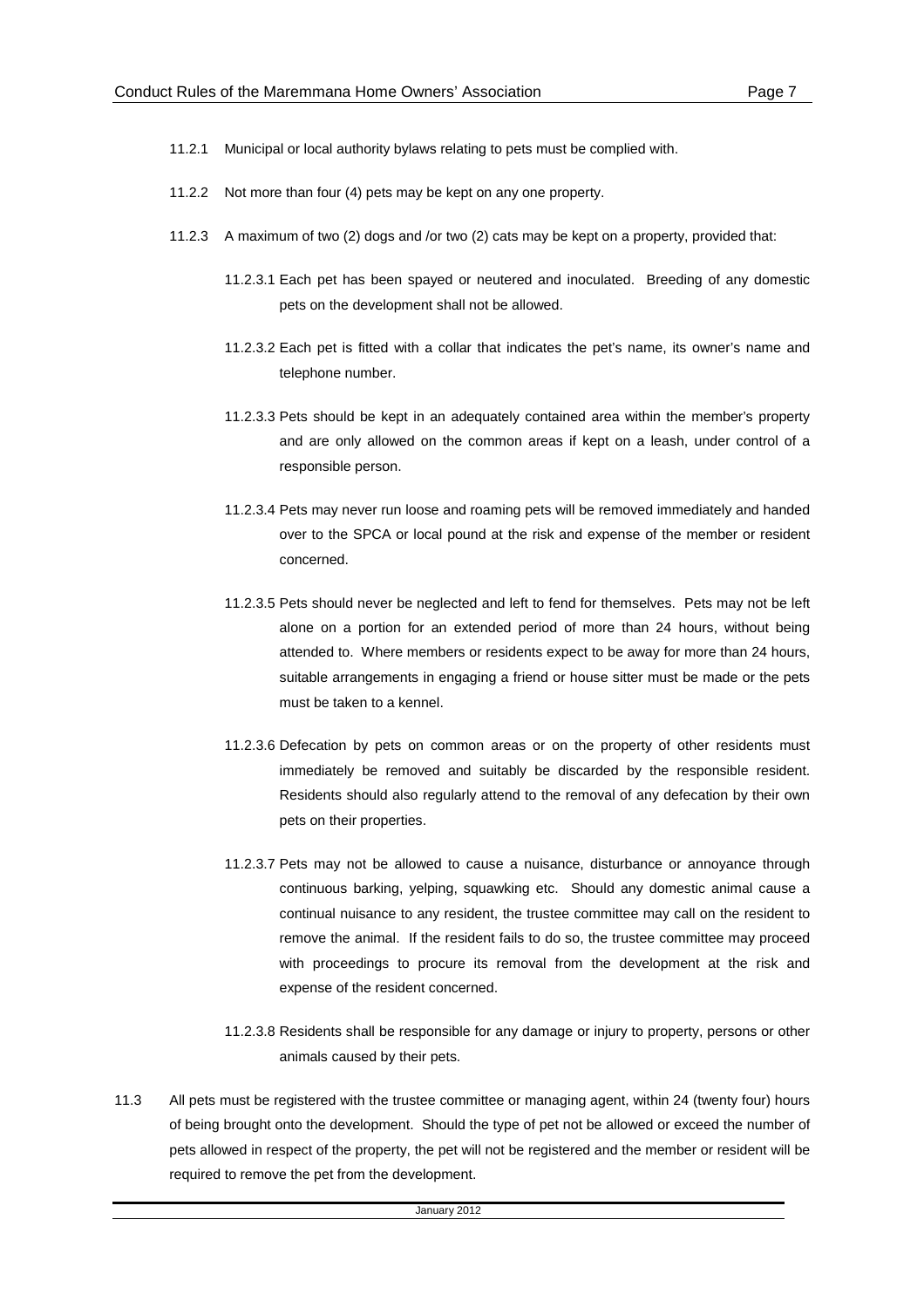11.4 Visitors or guests of members or residents are not allowed to introduce any domestic animal onto the development. The trustee committee may request immediate removal of such pets, if this should occur.

### **12. REFUSE REMOVAL**

- 12.1 Each member and resident shall keep a refuse container in a suitable screened off area on his property and shall maintain his refuse container in a dry condition.
- 12.2 Household refuse must first be deposited into suitable strong refuse bags before being placed into the refuse containers. Members and residents shall only deposit household refuse into their refuse containers. No garden refuse may be deposited into refuse containers, but members and residents shall be responsible for the removal of their garden refuse.
- 12.3 For the purpose of refuse collection, a member or resident shall place his refuse container on the sidewalk outside his dwelling on the days prescribed by the trustee committee and not on any other day. Residents must remove their refuse containers as soon as possible after collection of refuse has taken place.
- 12.4 Residents must comply with the conditions prescribed from time to time by the trustee committee relating to the removal of refuse.
- 12.5 Residents shall not deposit, throw or permit or allow to be deposited or thrown on common areas, any rubbish, including dirt, cigarette butts, food scraps or any other litter whatsoever.

## **13. NOISE AND NUISANCE**

- 13.1 Each member and resident shall not do or suffer to be done anything on his property or on the common areas, which in the opinion of the trustee committee, is noisome, unsightly, injurious, objectionable or detrimental or a public or private nuisance or a source of damage or disturbance to any member or resident in the development.
- 13.2 Generally the volume of music or electronic instruments should be tuned to a level, which cannot be heard in adjacent dwellings. Particularly between the hours of 24h00 and 09h00 quietness should be maintained in the development.
- 13.3 Residents must address complaints of disturbances to the person causing such disturbance or to the South African Police Services. Any noise at a decibel level above 6,5 is considered a disturbance.
- 13.4 Members and residents may only maintain an internal combustion engine, vehicle, and craft or implement on his property, if it is not visible from any street and no disturbance or intrusion may be caused to another resident.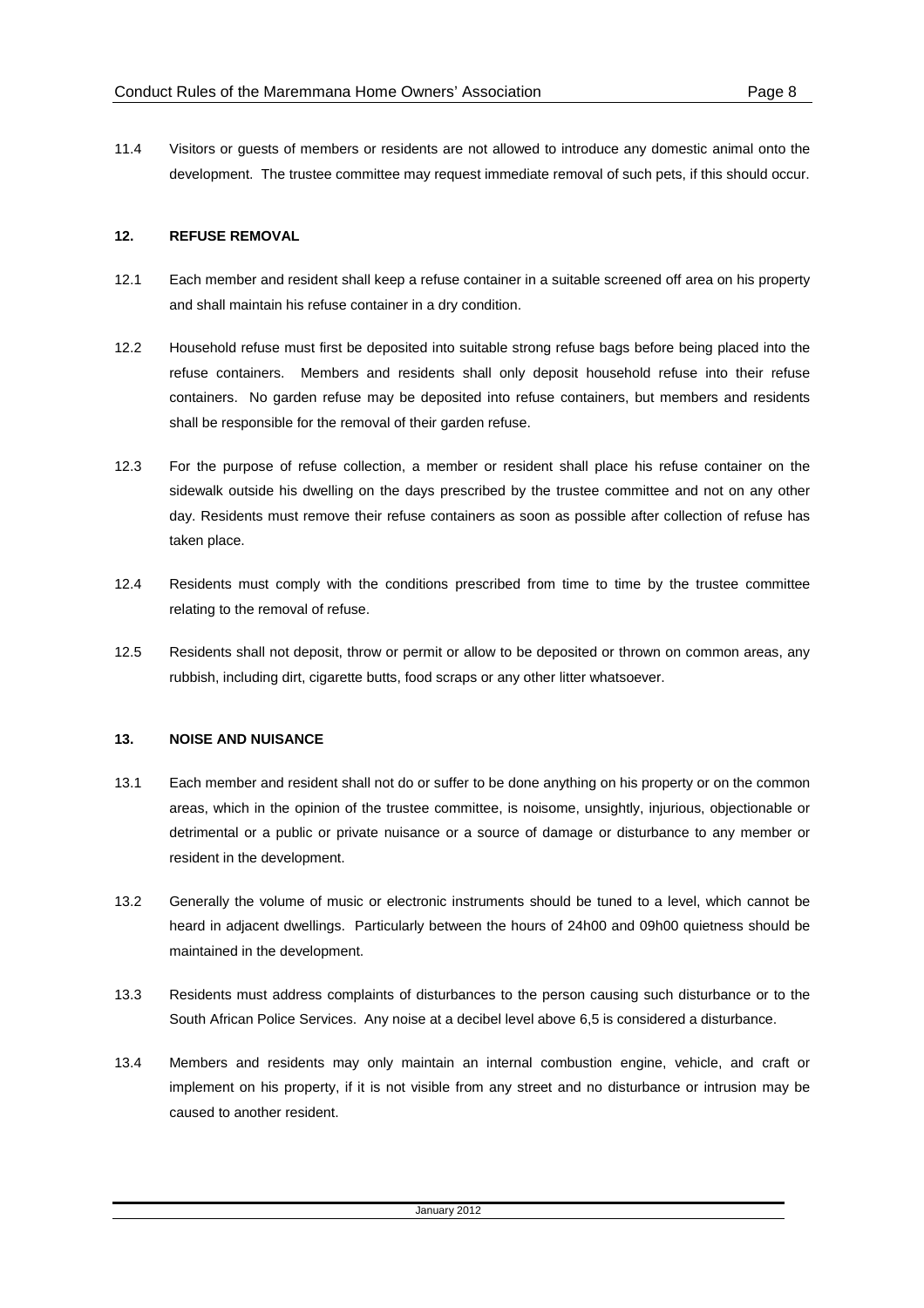13.5 Power saws, lawnmowers, bush cutters, weed eaters, electric tools and the like, may only be used between the hours of 08h00 to 18h00 on Mondays to Fridays and between the hours of 08h00 and 13h00 on Saturdays and Public Holidays, but not at all on Sundays.

### **14. COMMON AREAS AND FACILITIES**

- 14.1 Members and residents shall use and enjoy the common areas and facilities, including the trout dam in such a manner as not to unreasonably interfere with the use and enjoyment thereof by other residents.
- 14.2 When using the common areas and facilities, members and residents shall comply with the following provisions:
	- 14.2.1 They shall respect the privacy of residents whose properties front onto the common areas and facilities.
	- 14.2.2 Noise must be kept to a minimum so as not to disturb residents or waterfowl.
	- 14.2.3 No water sport or watercraft is allowed on the dams, but swimming is allowed subject to the reasonable conditions imposed by the trustee committee.
	- 14.2.4 Pets are not allowed to enter water features.
	- 14.2.5 Fly-fishing is permitted in the main dam. No nets of any description or sea rods may be used. No feed may be introduced into the water to entice fish to an area. Only artificial flies are permitted. Only one rod per person is allowed. All fish must be returned to the water immediately after being caught
	- 14.2.6 Lighting of fires or braaiing on common areas is strictly prohibited.
	- 14.2.7 Disturbing, collecting or destroying plant material is prohibited unless authorised by the trustee committee.
	- 14.2.8 Disturbing, harming, destroying any wild animal, bird or reptile is strictly prohibited.
	- 14.2.9 Littering or discarding of any item whatsoever on common areas should only occur within the receptacles provided.

#### **15. ROADS**

- 15.1 Members and residents must exercise proper care and keep proper look out when using the roads in the development, observing the speed limit of 30 kilometres per hour.
- 15.2 Only persons with valid drivers licences and in vehicles licensed for road use may operate on the roads in the development.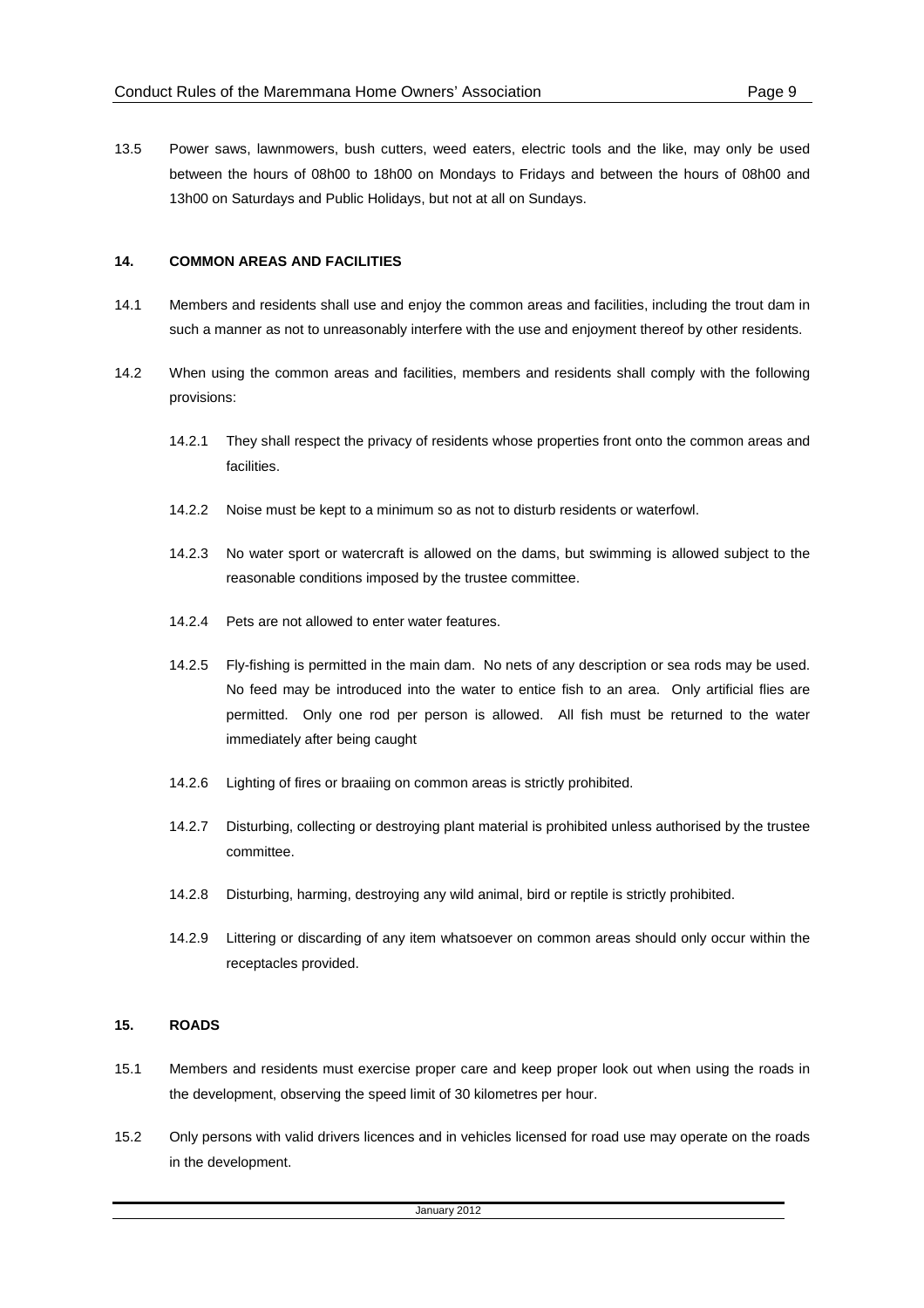- 15.3 Vehicles may only be driven on roads and no off road driving is allowed in respect of any vehicle whatsoever. No quod or off-road motorcycles are allowed on any road.
- 15.4 No vehicle may be parked on the common areas, except in the designated parking areas, subject to the conditions imposed from time to time by the trustee committee.
- 15.5 Operating any vehicle on any road in the development in a dangerous manner or whilst under the influence of substance that impedes ability or in a manner which causes a nuisance is prohibited. Particularly no loud music may emanate from any vehicle and the excessive hooting and revving of vehicles must be avoided.
- 15.6 No helicopters or any means of aerial conveyance may be landed at any place in the development, without the consent of the trustee committee.

### **16. SECURITY MEASURES**

- 16.1 Every member and resident shall comply with the security measures implemented from time to time by the trustee committee.
- 16.2 Every member and resident shall ensure that the members of their household, their visitors, guests and employees comply with the security measures implemented from time to time by the trustee committee.
- 16.3 All members and residents shall register with the trustee committee or managing agent and complete the required application forms and pay the requisite fee to obtain access devices to the development.
- 16.4 The employees of members or residents may on application of the member or resident concerned be issued with access permits to the development at a fee and subject to such conditions as the trustee committee may prescribe from time to time.
- 16.5 All persons who are not in possession of an access device will be required to sign the access control register to enter the development.
- 16.6 Each member shall install a security system in his dwelling as prescribed by the trustee committee, which system must be linked to the system of the security company.

### **17. RISK**

Members and residents present on the common areas or using any of the services, land or facilities of the Association do so entirely at their own risk. Every member and resident hereby waives any right he may obtain against the Association to claim any damage incurred by virtue of damage to or loss of property or personal injury occasioned whilst present in the development. Every member and resident indemnifies the Association against any such claim made by the members of his household, his guests, visitors or employees.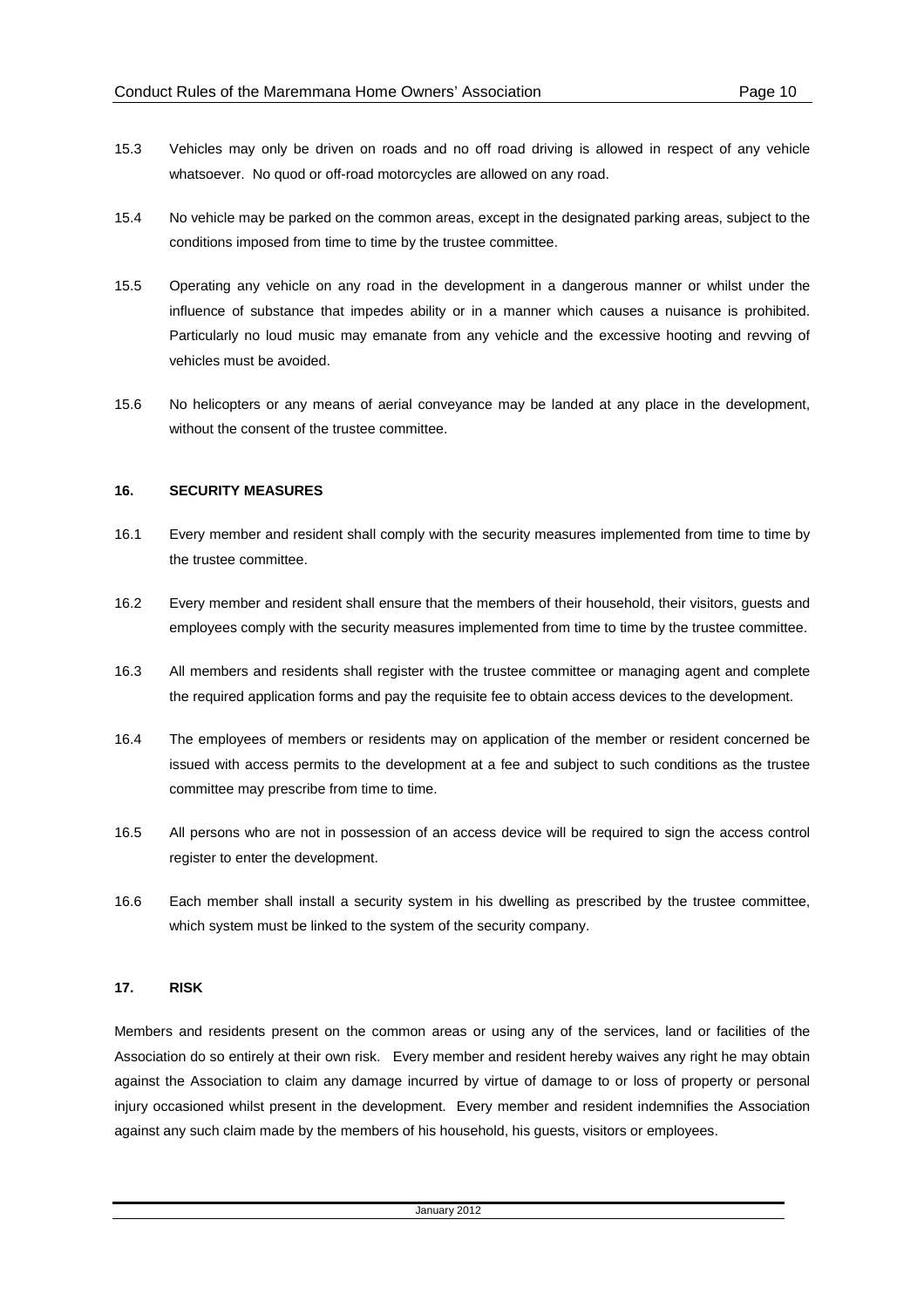#### **18. IMPOSITION OF PENALTIES**

- 18.1 If the conduct of a member or resident or a member of his household, or a visitor, guest or employee of a member or resident constitutes a nuisance in the opinion of the trustee committee or if any such person contravenes a Conduct Rule, the trustee committee may furnish the member and resident (where applicable) with a written notice. In the notice the particular conduct, which constitutes a nuisance, must be adequately described or the relevant Conduct Rule that has allegedly been contravened must be clearly indicated and the offender must be warned that if he persists in such conduct or contravention, a fine will be imposed on the member.
- 18.2 If the offender nevertheless persists in the particular conduct or in the contravention of the particular Conduct Rule, the trustee committee may by trustees' resolution impose an initial fine for the first offence and a subsequent fine for every similar offence thereafter on the member. The fine imposed by the trustee committee shall be due and payable on the passing of the trustees' resolution and the trustee committee shall inform the member and resident (where applicable) by written notice of the fine imposed.
- 18.3 The members shall from time to time by ordinary resolution in a general meeting of the Association determine the amounts of the *initial* and *subsequent* fines.
- 18.4 If the member and resident (where applicable) fails to pay the fine within fourteen (14) days after the written notice, the trustee committee may add the fine to the levy statement of the member and recover the fine as part of the levies payable by the member.
- 18.5 A member and resident (where applicable) may appeal against the fine imposed in terms of rule 18.2, provided that he will do so within fourteen (14) days after the written notice referred to in rule 18.2. A member and resident (where applicable) shall notify the trustee committee in writing of the appeal and the reasons for the appeal.
- 18.6 Upon receipt of the appeal from a member and resident (where applicable), the trustee committee may resolve to:
	- 18.6.1 set the fine aside, in which event they shall inform the member and resident (where applicable) of their decision;
	- 18.6.2 convene a trustees' meeting to consider the appeal, in which event they will invite the member and resident (where applicable) to attend the trustee committee' meeting.
- 18.7 At the trustee committee' meeting the member and resident (where applicable) shall have the right to:
	- 18.7.1 present his case;
	- 18.7.2 present any evidence, including the calling of witnesses to substantiate his case;
	- 18.7.3 cross-examine any witness called by the trustee committee;